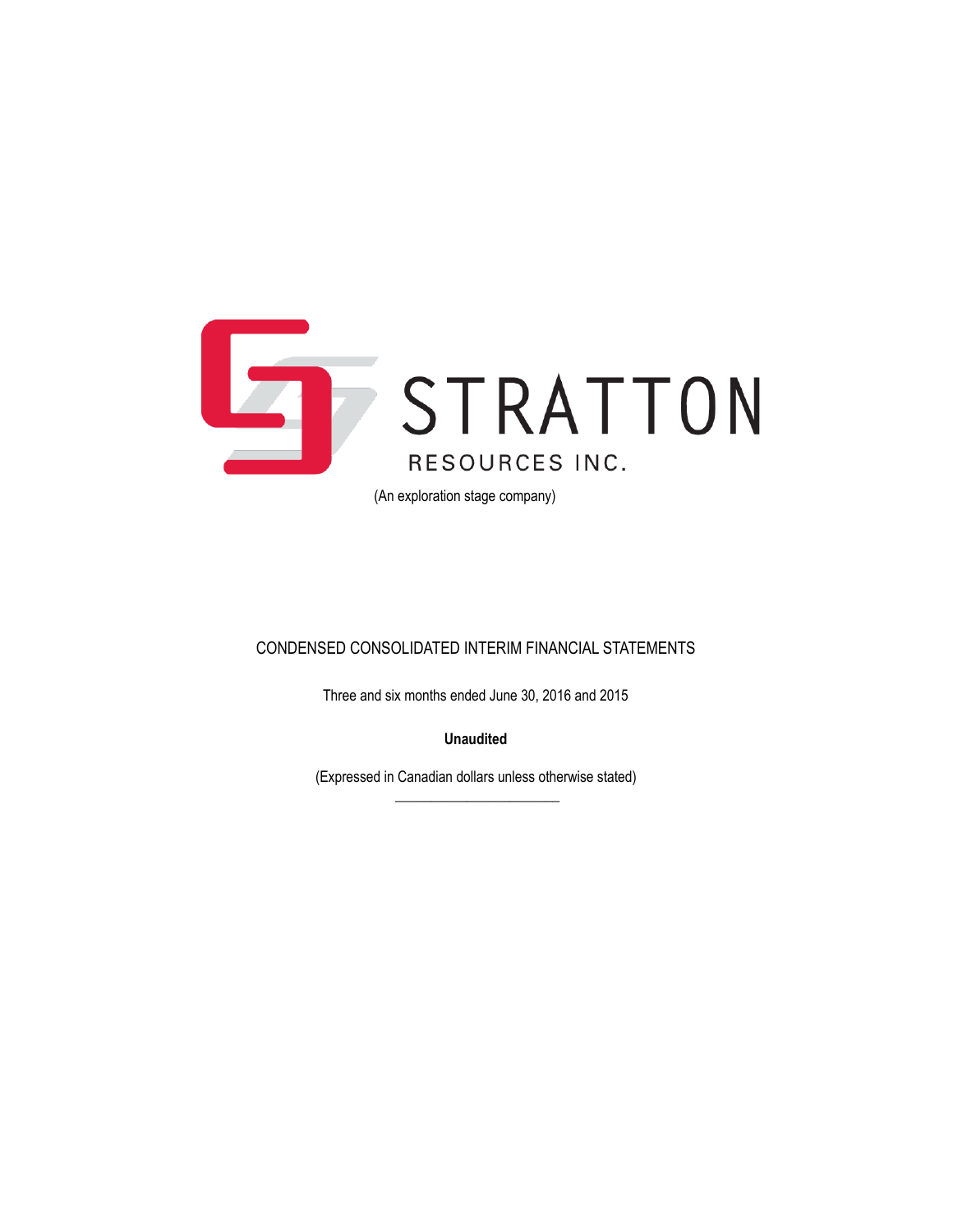### (the "Company")

### CONDENSED CONSOLIDATED INTERIM FINANCIAL STATEMENTS

Three and six months ended June 30, 2016 and 2015

### NOTICE OF NO AUDITOR REVIEW

The accompanying unaudited condensed consolidated interim financial statements of the Company have been prepared by and are the responsibility of Company's management.

The Company's independent auditor has not performed a review of these condensed consolidated interim financial statements in accordance with the standards established by the Canadian Institute of Chartered Accountants for a review of interim financial statements by an entity's auditor.

August 26, 2016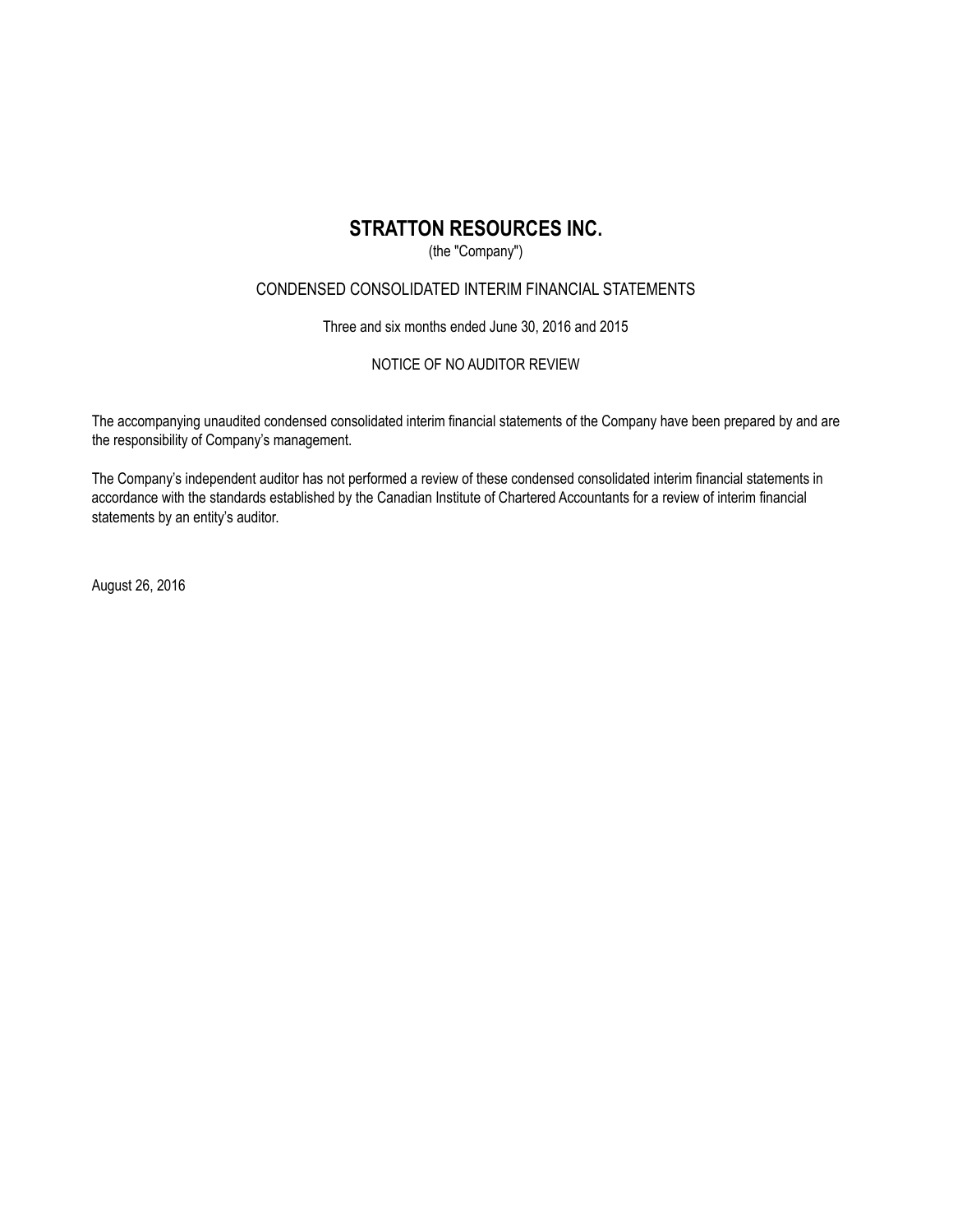**Condensed Consolidated Interim Statements of Financial Position**

Unaudited - (Expressed in Canadian dollars)

|                                          | As at June 30,<br>2016 |    | As at December 31,<br>2015 |
|------------------------------------------|------------------------|----|----------------------------|
| <b>Assets</b>                            |                        |    |                            |
| <b>Current assets:</b>                   |                        |    |                            |
| Cash                                     | \$<br>141,642 \$       |    | 215,521                    |
| Amounts receivable                       | 2,245                  |    | 1,097                      |
| Prepaid expenses and deposits            | 19,623                 |    | 6,900                      |
|                                          | 163,510                |    | 223,518                    |
| <b>Total assets</b>                      | \$<br>163,510          | \$ | 223,518                    |
| <b>Liabilities and Equity</b>            |                        |    |                            |
| <b>Liabilities</b>                       |                        |    |                            |
| <b>Current liabilities:</b>              |                        |    |                            |
| Accounts payable and accrued liabilities | \$<br>29,163 \$        |    | 28,572                     |
| Note payable (note 6)                    | 609,388                |    | 609,388                    |
|                                          | 638,551                |    | 637,960                    |
| <b>Equity</b>                            |                        |    |                            |
| Share capital (note 4)                   | 29,086,748             |    | 29,086,748                 |
| Equity reserves (note 5)                 | 5,039,680              |    | 5,039,680                  |
| Deficit                                  | (34,601,469)           |    | (34, 540, 870)             |
|                                          | (475, 041)             |    | (414, 442)                 |
| <b>Total liabilities and equity</b>      | \$<br>163,510          | S. | 223,518                    |

Going concern (note 2(d))

Approved on behalf of the Board of Directors:

 *"Shawn Wallace" "Steve Cook"*  Director Director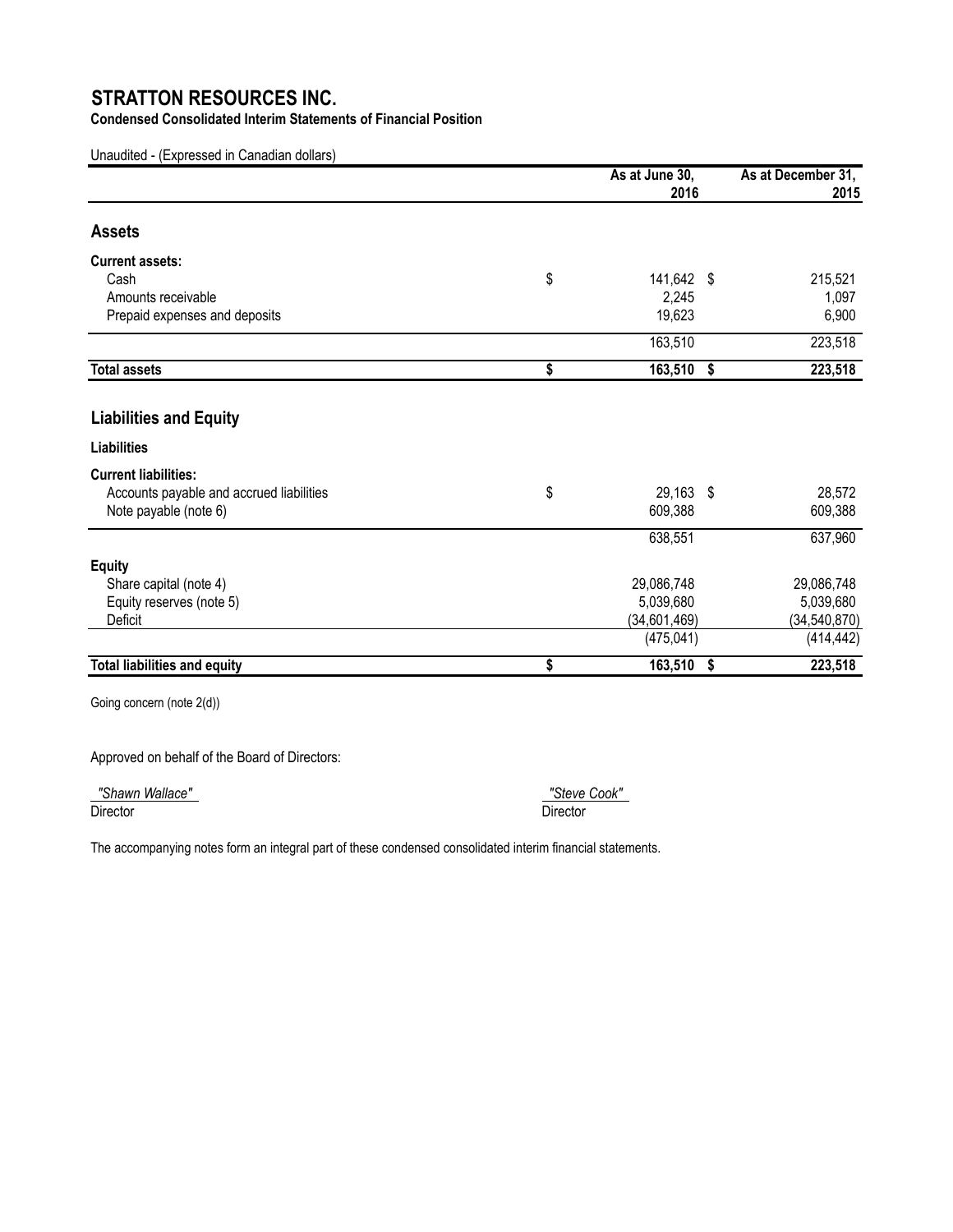**Condensed Consolidated Interim Statements of Loss and Comprehensive Loss**

Unaudited - (Expressed in Canadian dollars, except share amounts)

|                                                                             |    | Three months ended June 30, |  |            |  | Six months ended June 30. |  |            |
|-----------------------------------------------------------------------------|----|-----------------------------|--|------------|--|---------------------------|--|------------|
|                                                                             |    | 2016                        |  | 2015       |  | 2016                      |  | 2015       |
| <b>Administration expenses:</b>                                             |    |                             |  |            |  |                           |  |            |
| Consulting fees, directors' fees, wages and benefits                        | \$ | $7,530$ \$                  |  | 11,659 \$  |  | 16,071 \$                 |  | 21,908     |
| Legal and professional fees                                                 |    | 9,266                       |  | 9,116      |  | 15,120                    |  | 21,006     |
| Regulatory, transfer agent and shareholder information                      |    | 7,186                       |  | 9,339      |  | 9,363                     |  | 15,319     |
| Office and administration                                                   |    | 8,796                       |  | 9,690      |  | 17,863                    |  | 18,705     |
| Travel, marketing and investor relations                                    |    | 202                         |  | 219        |  | 405                       |  | 443        |
| Bank charges                                                                |    | 380                         |  | 342        |  | 658                       |  | 569        |
|                                                                             |    | 33,360                      |  | 40,365     |  | 59,480                    |  | 77,950     |
| Other expenses (income):                                                    |    |                             |  |            |  |                           |  |            |
| Interest and other income                                                   |    | (57)                        |  | (294)      |  | (553)                     |  | (294)      |
| Exploration and evaluation expenditures                                     |    |                             |  | 3,690      |  |                           |  | 3,690      |
| Foreign exchange loss (gain)                                                |    | 1,889                       |  | 155        |  | 1,672                     |  | (484)      |
|                                                                             |    | 1,832                       |  | 3,551      |  | 1,119                     |  | 2,912      |
| Net loss and comprehensive loss for the year                                | S  | 35,192 \$                   |  | 43,916 \$  |  | $60,599$ \$               |  | 80,862     |
| Basic and diluted loss per share                                            | \$ | $0.00$ \$                   |  | $0.00$ \$  |  | $0.00$ \$                 |  | 0.00       |
|                                                                             |    |                             |  |            |  |                           |  |            |
| Weighted average number of common shares outstanding<br>(basic and diluted) |    | 36,724,164                  |  | 36,724,164 |  | 36,724,164                |  | 36,724,164 |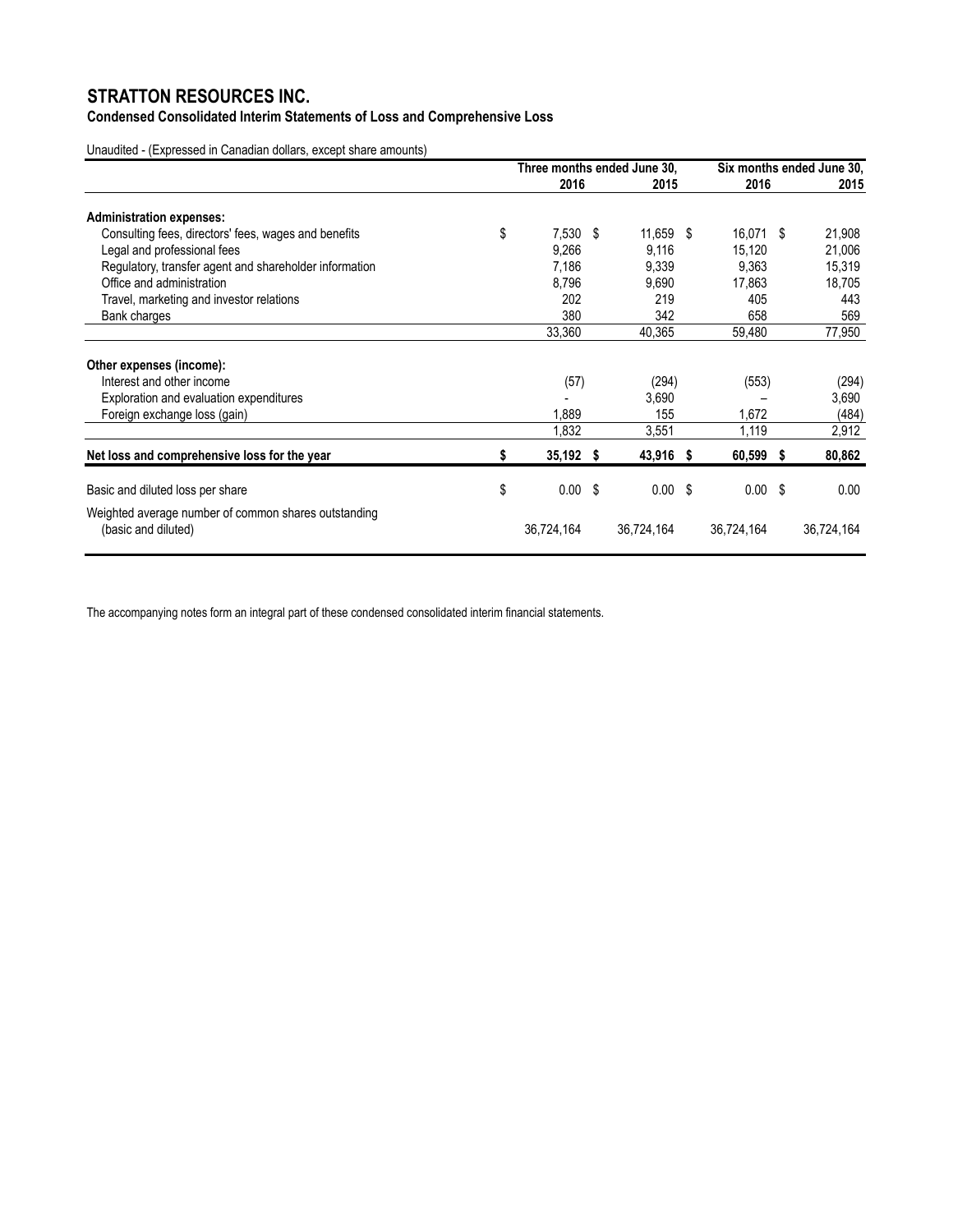**Condensed Consolidated Interim Statements of Changes in Equity**

Unaudited - (Expressed in Canadian dollars, except share amounts)

|                                                                                | Number of shares | Share capital     |  | <b>Deficit</b><br><b>Equity reserves</b> |      |                                  |  | <b>Total</b>            |
|--------------------------------------------------------------------------------|------------------|-------------------|--|------------------------------------------|------|----------------------------------|--|-------------------------|
| Balance at December 31, 2014<br>Net loss and comprehensive loss for the period | 36,724,164       | $29,086,748$   \$ |  | 5,039,680                                |      | $(34,080,513)$ \$<br>(80, 862)   |  | 45,915<br>(80, 862)     |
| Balance at June 30, 2015                                                       | 36,724,164       | $29,086,748$ \ \$ |  | 5,039,680                                | - \$ | $(34, 161, 375)$ \$              |  | (34, 947)               |
| Balance at December 31, 2015<br>Net loss and comprehensive loss for the period | 36,724,164<br>-  | $29,086,748$ \ \$ |  | 5,039,680                                | S    | $(34, 540, 870)$ \$<br>(60, 599) |  | (414, 442)<br>(60, 599) |
| Balance at June 30, 2016                                                       | 36,724,164       | $29,086,748$   \$ |  | 5,039,680                                |      | $(34,601,469)$ \$                |  | (475, 041)              |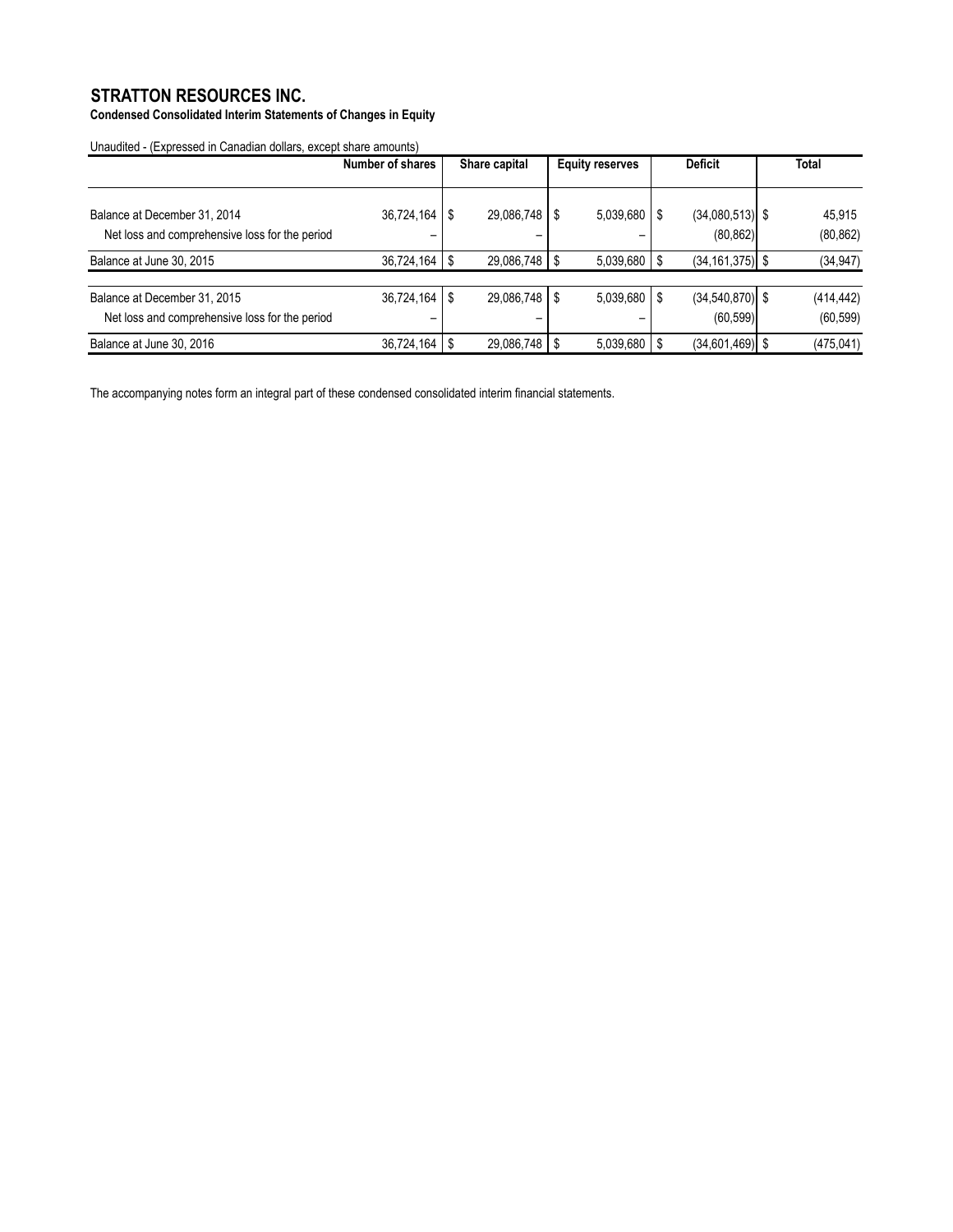**Condensed Consolidated Interim Statements of Cash Flows**

Unaudited - (Expressed in Canadian dollars)

|                                                                           | Three months ended June 30, |    |           | Six months ended June 30, |   |           |
|---------------------------------------------------------------------------|-----------------------------|----|-----------|---------------------------|---|-----------|
|                                                                           | 2016                        |    | 2015      | 2016                      |   | 2015      |
| Cash (used in) provided by:                                               |                             |    |           |                           |   |           |
| <b>Operating activities:</b>                                              |                             |    |           |                           |   |           |
| Net loss and comprehensive loss for the year<br>Items not involving cash: | \$<br>(35, 192)             | \$ | (43,916)  | \$<br>(60, 599)           | S | (80, 862) |
| Unrealized foreign exchange loss (gain)                                   | 2,188                       |    | 124       | 2,096                     |   | (518)     |
| Interest income classified as investing activity                          | (57)                        |    | (294)     | (553)                     |   | (294)     |
| Changes in non-cash working capital:                                      |                             |    |           |                           |   |           |
| Amounts receivable                                                        | 107                         |    | 45        | (1, 148)                  |   | (287)     |
| Prepaid expenses and deposits                                             | (8, 814)                    |    | 1,347     | (12, 723)                 |   | (2,713)   |
| Accounts payable and accrued liabilities                                  | (2,021)                     |    | (10,518)  | 591                       |   | 1,367     |
| Cash used in operating activities                                         | (43, 789)                   |    | (53, 212) | (72, 336)                 |   | (83, 307) |
| <b>Investing activities:</b>                                              |                             |    |           |                           |   |           |
| Exploration and evaluation expenditures                                   |                             |    |           |                           |   | (10, 035) |
| Interest received                                                         | 57                          |    | 294       | 553                       |   | 294       |
| Cash provided by (used in) investing activities                           | 57                          |    | 294       | 553                       |   | (9, 741)  |
| Effect of foreign exchange rate changes on cash                           | (2, 188)                    |    | (124)     | (2,096)                   |   | 518       |
| Decrease in cash                                                          | (45, 920)                   |    | (53,042)  | (73, 879)                 |   | (92, 530) |
| Cash, beginning of the period                                             | 187,562                     |    | 309,952   | 215,521                   |   | 349,440   |
| Cash, end of period                                                       | 141,642                     |    | 256,910   | 141,642                   |   | 256,910   |

Supplemental cash flow information (note 8)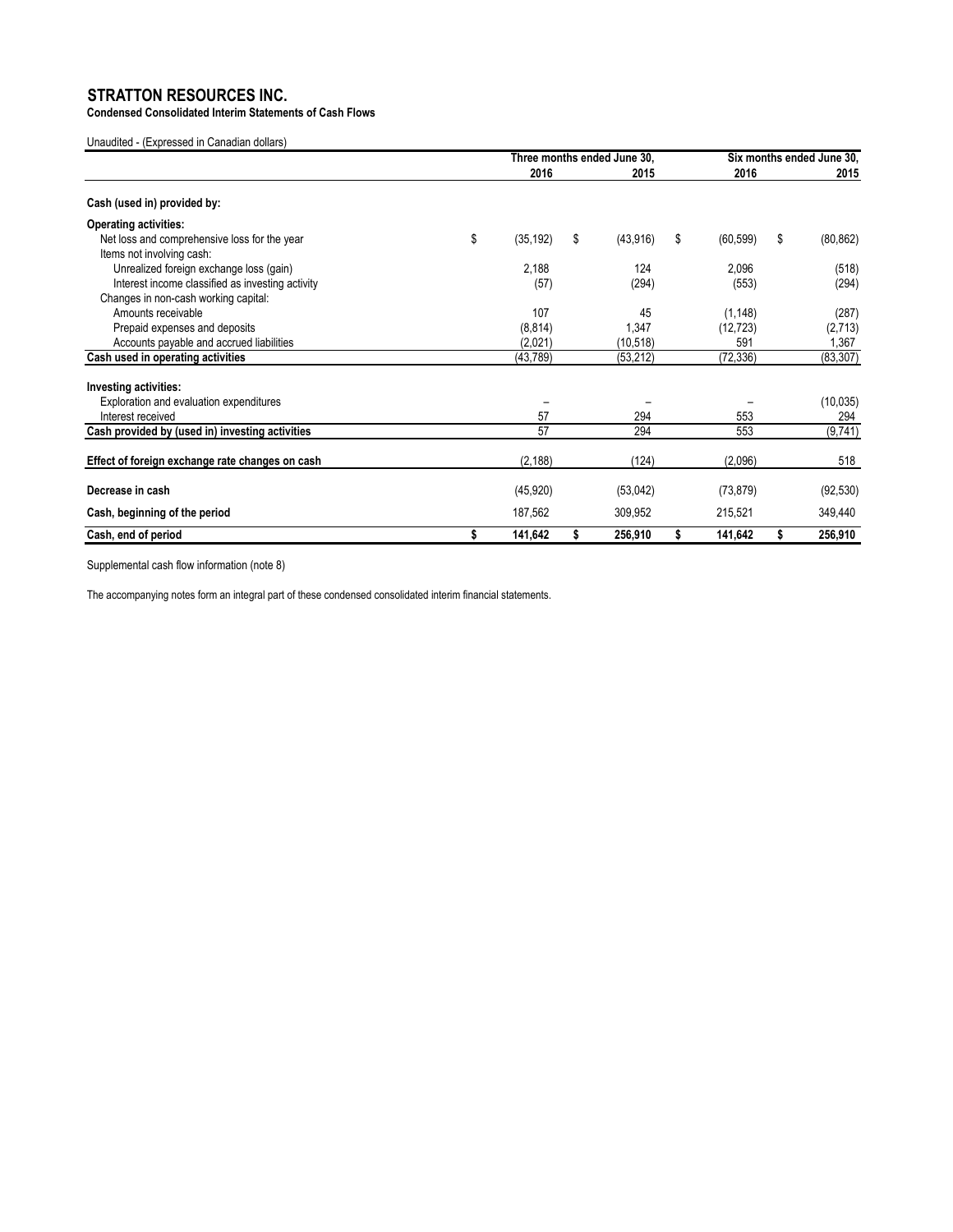Notes to Condensed Consolidated Interim Financial Statements Unaudited – (*Expressed in Canadian Dollars, unless otherwise stated)*

Three and six months ended June 30, 2016 and 2015

#### **1. Corporate information**

Stratton Resources Inc. ("the Company") is incorporated under the Business Corporations Act (British Columbia) and is listed on the TSX Venture Exchange ("the Exchange") as a Tier 2 mining issuer, and its shares trade under the symbol SI.V.

The Company and its subsidiaries are principally engaged in the acquisition, exploration, and development of mineral property interests in North America. The Company has not yet determined whether its mineral property interests contain economically recoverable mineral reserves. The Company's continuing operations and the underlying value and recoverability of the amounts shown for mineral property interests are entirely dependent upon the existence of economically recoverable mineral reserves, the ability of the Company to obtain the necessary financing to complete the exploration and development of its mineral property interests, obtaining the necessary mining permits, and on future profitable production or the proceeds from the disposition of the exploration and evaluation assets.

The head office and principal address of the Company is located at 1199 Hastings Street, Suite 600, Vancouver, British Columbia, V6E 3T5. Canada.

#### **2. Basis of presentation**

(a) Statement of compliance

These condensed consolidated interim financial statements have been prepared in accordance with International Accounting Standard ("IAS") 34, "Interim Financial Reporting" using accounting policies consistent with International Financial Reporting Standards ("IFRS") as issued by the International Accounting Standards Board ("IASB") and interpretations issued by the International Financial Reporting Interpretations Committee ("IFRIC"). The accounting policies followed in these condensed consolidated interim financial statements are the same as those applied in the Company's most recent audited consolidated financial statements for the year ended December 31, 2015 and 2014. These condensed consolidated interim financial statements should be read in conjunction with the Company's audited consolidated financial statements for the year ended December 31, 2015.

These condensed consolidated interim financial statements were authorized for issue and approved by the Board of Directors of the Company on August 26, 2016.

(b) Basis of measurement and consolidation

These condensed consolidated interim financial statements have been prepared on a historical cost basis.

The Company's functional currency is the Canadian dollar, which is also the Company's presentation currency. These condensed consolidated interim financial statements are presented in Canadian dollars, unless otherwise noted.

These condensed consolidated interim financial statements include the financial statements of the Company and its wholly-owned subsidiaries as follows:

| Subsidiary                                   | Jurisdiction | Ownership |
|----------------------------------------------|--------------|-----------|
| Stratton Resources (Canada) Inc.             | Canada       | 100%      |
| Stratton Resources Holdings Corp. (inactive) | Canada       | 100%      |

Subsidiaries are fully consolidated from the date on which control is transferred to the Company. They are deconsolidated from the date that control ceases. Control exists when the Company has power over an investee, exposure or rights, to variable returns from its involvement with the investee and the ability to use its power over the investee to affect the amount of the Company's returns.

Intercompany balances and transactions have been eliminated on consolidation.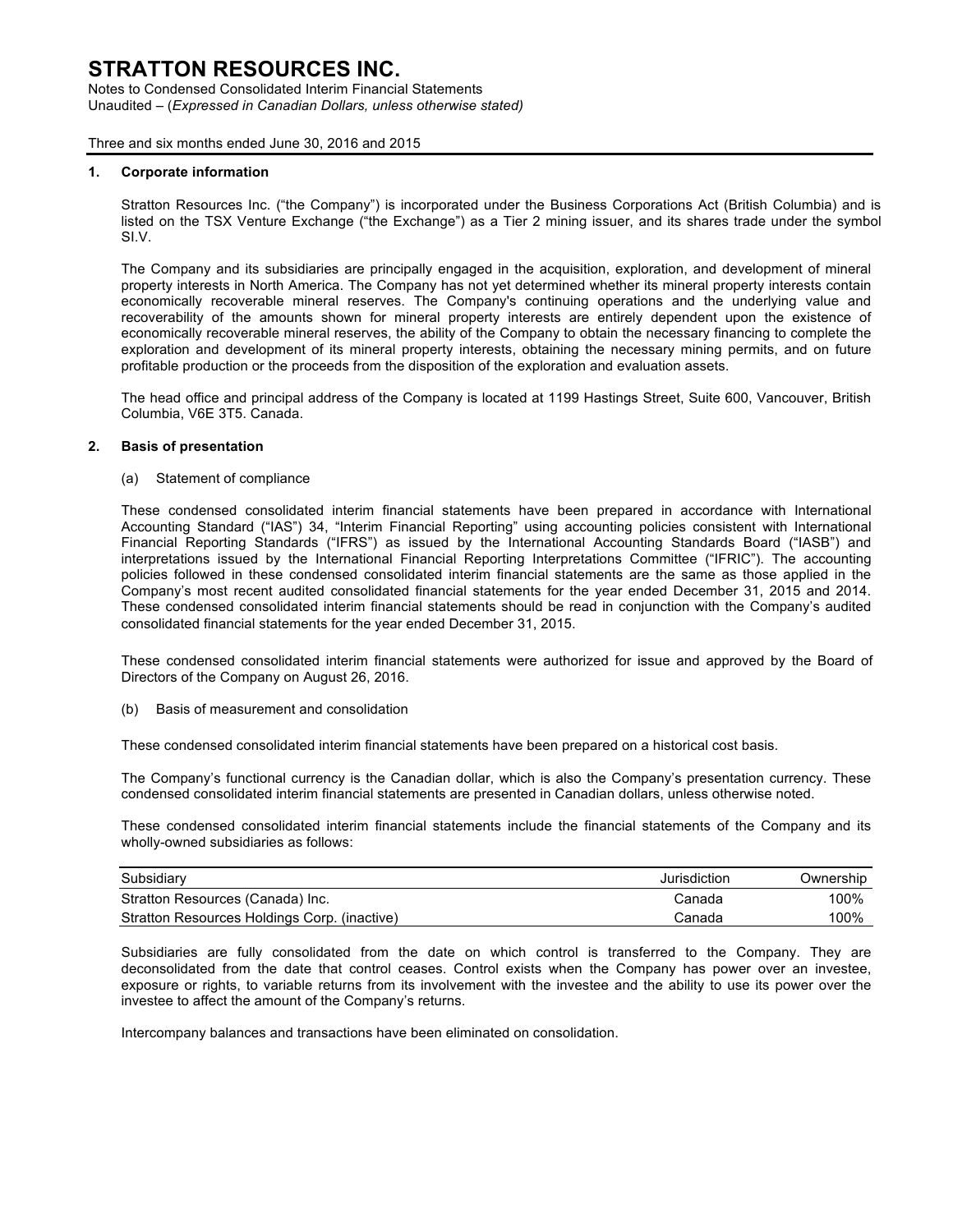Notes to Condensed Consolidated Interim Financial Statements Unaudited – (*Expressed in Canadian Dollars, unless otherwise stated)*

Three and six months ended June 30, 2016 and 2015

#### **2. Basis of presentation (continued)**

(c) Critical estimates and judgement

The preparation of financial statements in conformity with IFRS requires management to select accounting policies and make estimates and judgments that may have a significant impact on the condensed consolidated interim financial statements. Estimates are continuously evaluated and are based on management's experience and expectations of future events that are believed to be reasonable under the circumstances. Actual outcomes may differ from these estimates. The Company's critical accounting judgments and estimates were presented in Note 2 of the audited annual consolidated financial statements for the year ended December 31, 2015 and have been consistently applied in the preparation of these condensed consolidated interim financial statements. No new judgements were applied for the periods ended June 30, 2016 and 2015.

#### (d) Going concern of operations

These condensed consolidated interim financial statements have been prepared on the assumption that the Company will continue to realize its assets and meet its liabilities in the normal course of business as a 'going concern'. The Company has incurred losses since inception and has no source of operating revenue. As at June 30, 2016, the Company has a net working capital deficit of \$475,041, has a deficit of \$34,601,469 and incurred a net loss of \$60,599 for the six months ended June 30, 2016.

The cash balance of \$141,642 at June 30, 2016 is sufficient to meet the cash requirements for the Company's administrative overhead for at least the next twelve months as long as the note payable (note 6(a)) is not called. The holder of the note payable, a related party, has indicated in writing that they will not call the note payable within the next twelve months.

Management considers that the current economic environment is difficult and the outlook for junior exploration companies presents significant challenges in terms of raising funds through issuance of shares. The Company has been and remains dependent on its capacity to raise funds via equity issuances, under terms that are consistent with the best interests of shareholders, in order to finance its operations. The Company has been successful in raising equity financing in previous years, however, there can be no assurance the Company will continue to be. Management have instituted measures to preserve cash through significantly decreasing its corporate costs and exploration expenditures, and in addition, it has negotiated with related parties extended payment terms on outstanding payables. Management is also pursuing alternative sources of funding.

Management has concluded that the combination of these circumstances represent a material uncertainty that may cast significant doubt on the ability of the Company to continue as a going concern and, therefore, the Company may be unable to realize its assets and discharge its liabilities in the normal course of business. Nevertheless, Management has a reasonable expectation that the Company has adequate resources to continue its current operations for the foreseeable future.

These condensed consolidated interim financial statements contain no provisions for adjustments which may become necessary if the Company becomes unable to continue on a 'going concern' basis. Such adjustments could be material.

#### **3. Evaluation and exploration assets**

| <b>Lunar Project</b>                        | <b>June 30,</b><br>2016 | December 31,<br>2015     |
|---------------------------------------------|-------------------------|--------------------------|
| Balance at the beginning of the period      | \$                      | \$325.334                |
| Write-off evaluation and exploration assets | -                       | (325, 334)               |
| Balance at the end of the period            | £.                      | $\overline{\phantom{0}}$ |

Lunar – Molybdenum Prospect

Effective September 30, 2015, the Company made the decision to let lapse the claims of its 100% owned Lunar project, since it was determined that the technical results obtained do not warrant further additional investment in the project in context of the current economic environment. As a result, included in the results of the year ended December 31, 2015 there is an impairment charge of \$325,334 to write-off the capitalized acquisition, exploration and evaluation expenditures.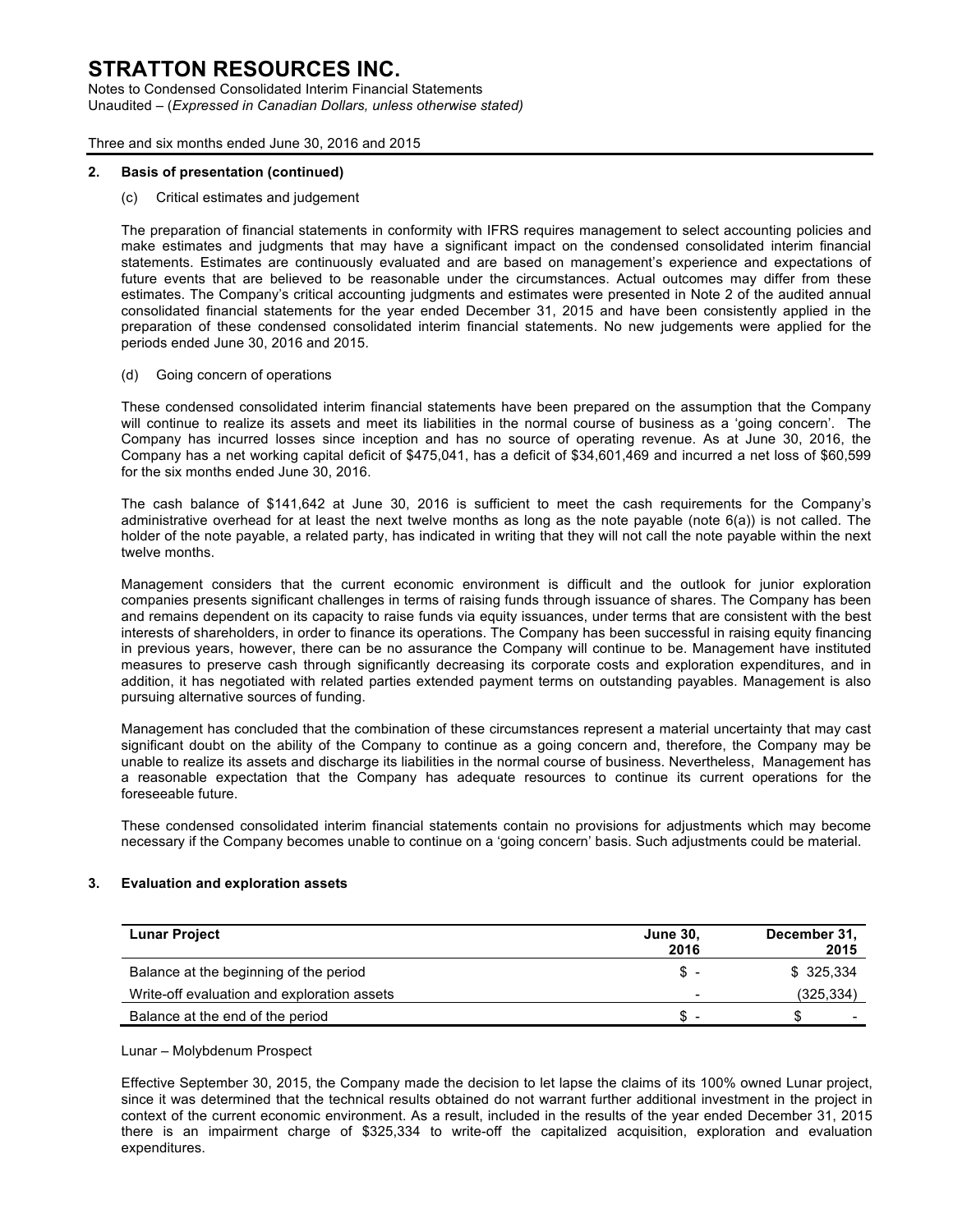Notes to Condensed Consolidated Interim Financial Statements Unaudited – (*Expressed in Canadian Dollars, unless otherwise stated)*

#### Three and six months ended June 30, 2016 and 2015

#### **4. Share capital**

During the three and six month periods ended June 30, 2016 and 2015, the Company did not issue common shares.

#### **5. Equity reserves**

Share-based payments

The Company maintains a Rolling Share-based Option Plan providing for the issuance of stock options up to 10% of the Company's issued and outstanding common shares. The Company may grant from time to time stock options to its directors, officers, employees and other service providers. The stock options vest 25% on the date of the grant and 12½% every three months thereafter for a total vesting period of 18 months.

As at June 30, 2016 and 2015, the Company did not grant any stock options and has no outstanding or exercisable stock options.

#### **6. Related party transactions**

All transactions with related parties have occurred in the normal course of operations and are measured at their fair value as determined by management. All amounts are unsecured, non-interest bearing and have no specific terms of settlement, unless otherwise noted.

|                                                              | Three months<br>ended<br>June 30, 2016 | Three months<br>ended<br>June 30, 2015 | Six months<br>ended<br>June 30, 2016 | <b>Six months</b><br>ended<br>June 30, 2015 |
|--------------------------------------------------------------|----------------------------------------|----------------------------------------|--------------------------------------|---------------------------------------------|
| Universal Mineral Services Ltd.                              |                                        |                                        |                                      |                                             |
| Included in the statement of loss and<br>comprehensive loss: |                                        |                                        |                                      |                                             |
| Consulting fees, directors' fees, wages and                  | \$                                     | S                                      | \$                                   | S                                           |
| benefits                                                     | 7,530                                  | 11.659                                 | 16.071                               | 21,908                                      |
| Office, rent and administration                              | 8,797                                  | 9.707                                  | 17.864                               | 18,707                                      |
| Bank charges                                                 | 149                                    | 123                                    | 291                                  | 266                                         |
| Regulatory, transfer agent and<br>shareholder information    | 840                                    | 1.611                                  | 840                                  | 1.611                                       |
| Project evaluation costs                                     |                                        |                                        |                                      | 3,689                                       |
| Total transactions for the periods                           | \$17,316                               | \$23,100                               | \$35,066                             | \$46.181                                    |

1) Universal Mineral Services Ltd. ("UMS") is a private company with directors and officers in common that, pursuant to an agreement dated March 30, 2012, provides geological, corporate development, administrative and management services to the Company on a cost recovery basis. As at June 30, 2016 the outstanding payable balance was \$6,802 (December 31, 2015 - \$7,871) and prepaid expenses and deposits balance was \$6,000 (December 31, 2015 - \$6,000).

Effective June 30, 2013, UMS agreed to settle historic payable balances totaling \$609,388 with a note payable for an equivalent value. The note payable bears no interest, has a maturity of December 31, 2016 and is extendable for an additional twelve months at the mutual agreement. The note payable is due on demand.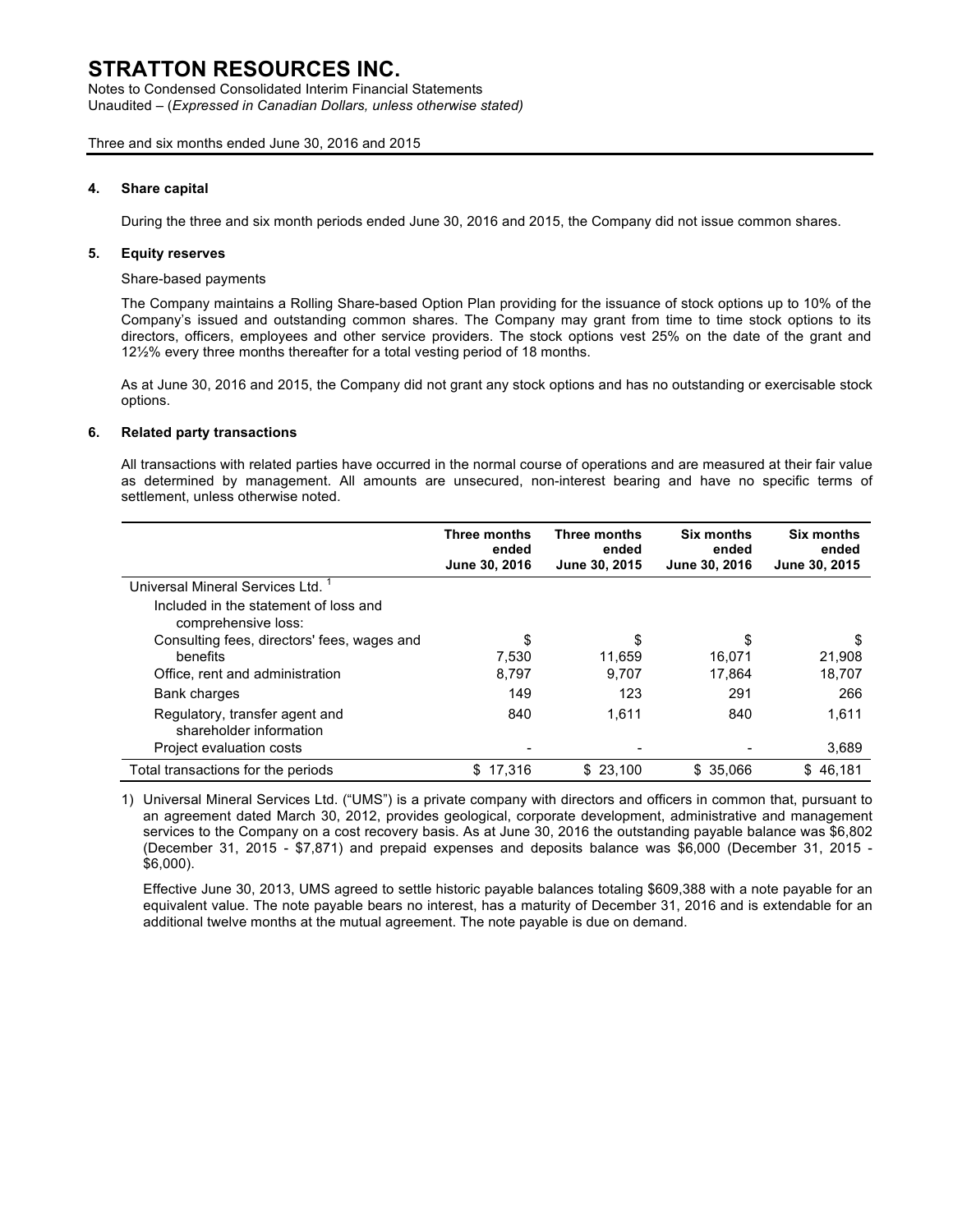Notes to Condensed Consolidated Interim Financial Statements Unaudited – (*Expressed in Canadian Dollars, unless otherwise stated)*

Three and six months ended June 30, 2016 and 2015

#### **6. Related party transactions (continued)**

#### Key management compensation

In addition to the transactions disclosed above, the Company provided the following compensation to key management members:

|                      | Three months  | Three months  | Six months    | Six months    |
|----------------------|---------------|---------------|---------------|---------------|
|                      | ended         | ended         | ended         | ended         |
|                      | June 30, 2016 | June 30, 2015 | June 30, 2016 | June 30, 2015 |
| Short-term benefits* | $S -$         | \$4.520       | S             | \$7.753       |

\* An amount of \$nil is included in related party transactions with UMS for the three and six months ended June 30, 2016 (June 30, 2015 - \$4,520 and \$7,753, respectively).

#### **7. Financial instruments**

|                         | Category                            | <b>Carrying value</b> |     | June 30, 2016 | December 31, 2015 |           |
|-------------------------|-------------------------------------|-----------------------|-----|---------------|-------------------|-----------|
| <b>Financial assets</b> |                                     |                       |     |               |                   |           |
| Cash                    | <b>FVTPL</b>                        | Fair value            | SS. | 141,642       |                   | \$215,521 |
| Amounts receivables     | Loans and receivable Amortized cost |                       |     | 2.245         |                   | 1,097     |
|                         |                                     |                       |     | 143.887       |                   | \$216,618 |
|                         |                                     |                       |     |               |                   |           |

|                              | Category          | <b>Carrying value</b> | June 30, 2016 | December 31, 2015 |         |
|------------------------------|-------------------|-----------------------|---------------|-------------------|---------|
| <b>Financial liabilities</b> |                   |                       |               |                   |         |
| Trade payables and other     | Other liabilities | Amortized cost        | 29.163        |                   | 28.572  |
| Note payable                 | Other liabilities | Amortized cost        | 609.388       |                   | 609,388 |
|                              |                   |                       | 638,551       |                   | 637,960 |

#### Fair Value

Financial instruments are evaluated under a fair value hierarchy that reflects the significance of inputs used in making fair value measurements as follows:

Level 1 – quoted prices in active markets for identical assets or liabilities;

Level 2 – inputs other than quoted prices included in Level 1 that are observable for the asset or liability, either directly (market prices) or indirectly (derived from market prices);

Level 3 – inputs for the asset or liability that are not based upon observable market data.

As at June 30, 2016 and 2015, the Company does not have any financial instruments measured at fair value on the statement of financial position. The Company's cash, receivables, accounts payable and note payable approximate fair value due to their short term nature.

The Company is exposed to the potential loss from various risks as outlined below.

(a) Liquidity risk

The Company manages liquidity risk by maintaining sufficient cash balances. Liquidity requirements are managed based on expected cash flow to ensure there is sufficient capital to meet short-term obligations. The Company estimates that its contractual obligations pertaining to accounts payable and accrued liabilities will be satisfied within one year. As outlined in note 2(d) the Company's liquidity position is dependent on the note payable not being called or, in the event it was, raising additional funds through issuance of equity.